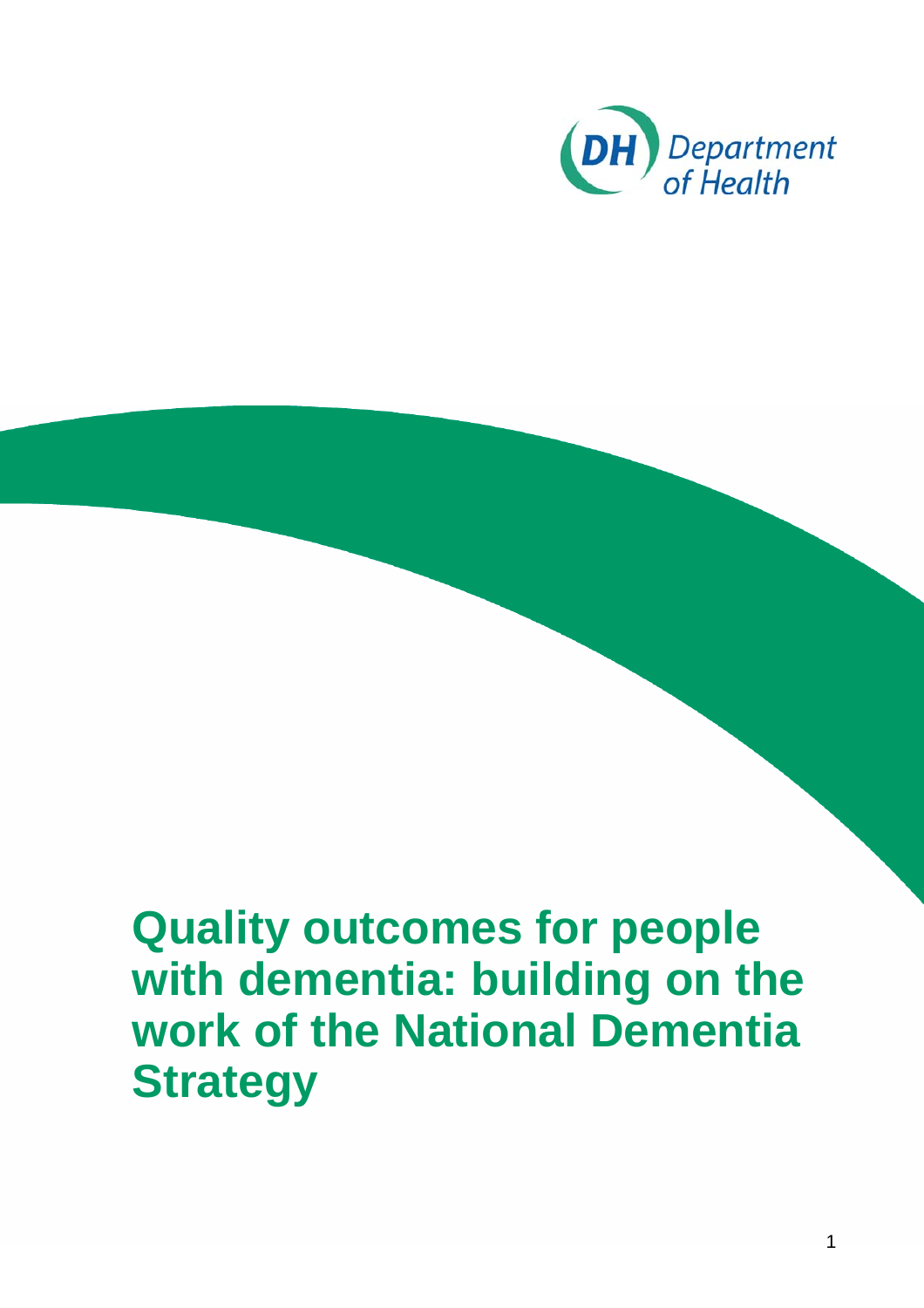| DH INFORMATION READER BOX  |                                                                                                                                                                                                                                                                                                                                                                  |  |  |  |
|----------------------------|------------------------------------------------------------------------------------------------------------------------------------------------------------------------------------------------------------------------------------------------------------------------------------------------------------------------------------------------------------------|--|--|--|
| Policy<br>HR / Workforce   | Estates<br>Commissioning                                                                                                                                                                                                                                                                                                                                         |  |  |  |
| Management                 | IM & T                                                                                                                                                                                                                                                                                                                                                           |  |  |  |
| Planning /                 | Finance                                                                                                                                                                                                                                                                                                                                                          |  |  |  |
| Clinical                   | <b>Social Care / Partnership Working</b>                                                                                                                                                                                                                                                                                                                         |  |  |  |
| <b>Document Purpose</b>    | <b>Best Practice Guidance</b>                                                                                                                                                                                                                                                                                                                                    |  |  |  |
| <b>Gateway Reference</b>   | 14700                                                                                                                                                                                                                                                                                                                                                            |  |  |  |
| Title                      | Quality outcomes for people with dementia: building on the work of the<br>National Dementia Strategy                                                                                                                                                                                                                                                             |  |  |  |
| Author                     | DH/SCLGCP/SCP/OP&D                                                                                                                                                                                                                                                                                                                                               |  |  |  |
| <b>Publication Date</b>    | 08 Sep 2010                                                                                                                                                                                                                                                                                                                                                      |  |  |  |
| <b>Target Audience</b>     | PCT CEs, NHS Trust CEs, SHA CEs, Care Trust CEs, Foundation Trust CEs<br>Medical Directors, Directors of PH, Directors of Nursing, Local Authority CEs,<br>Directors of Adult SSs, PCT Chairs, NHS Trust Board Chairs, Special HA<br>CEs, Directors of HR, Directors of Finance, Allied Health Professionals, GPs,<br>Communications Leads, Emergency Care Leads |  |  |  |
| <b>Circulation List</b>    | <b>Voluntary Organisations/NDPBs</b>                                                                                                                                                                                                                                                                                                                             |  |  |  |
| <b>Description</b>         | This document presents the Department of Health's revised, outcomes<br>focused implementation plan for 'Living well with dementia: a National<br>Dementia Strategy', which was published in February 2009.                                                                                                                                                       |  |  |  |
| Cross Ref                  | Living well with dementia: a National Dementia Strategy                                                                                                                                                                                                                                                                                                          |  |  |  |
| <b>Superseded Docs</b>     | Living well with dementia: a National Dementia Strategy - Implementation<br>Plan                                                                                                                                                                                                                                                                                 |  |  |  |
| <b>Action Required</b>     | N/A                                                                                                                                                                                                                                                                                                                                                              |  |  |  |
| <b>Timing</b>              | N/A                                                                                                                                                                                                                                                                                                                                                              |  |  |  |
| <b>Contact Details</b>     | The National Dementia Strategy Implementation Team<br>Older People & Dementia Branch<br>Department of Health<br>Room 8E25 Quarry House<br><b>Quarry Hill</b><br>Leeds LS2 7UE<br>dementia.strategy@dh.gsi.gov.uk                                                                                                                                                 |  |  |  |
| <b>For Recipient's Use</b> |                                                                                                                                                                                                                                                                                                                                                                  |  |  |  |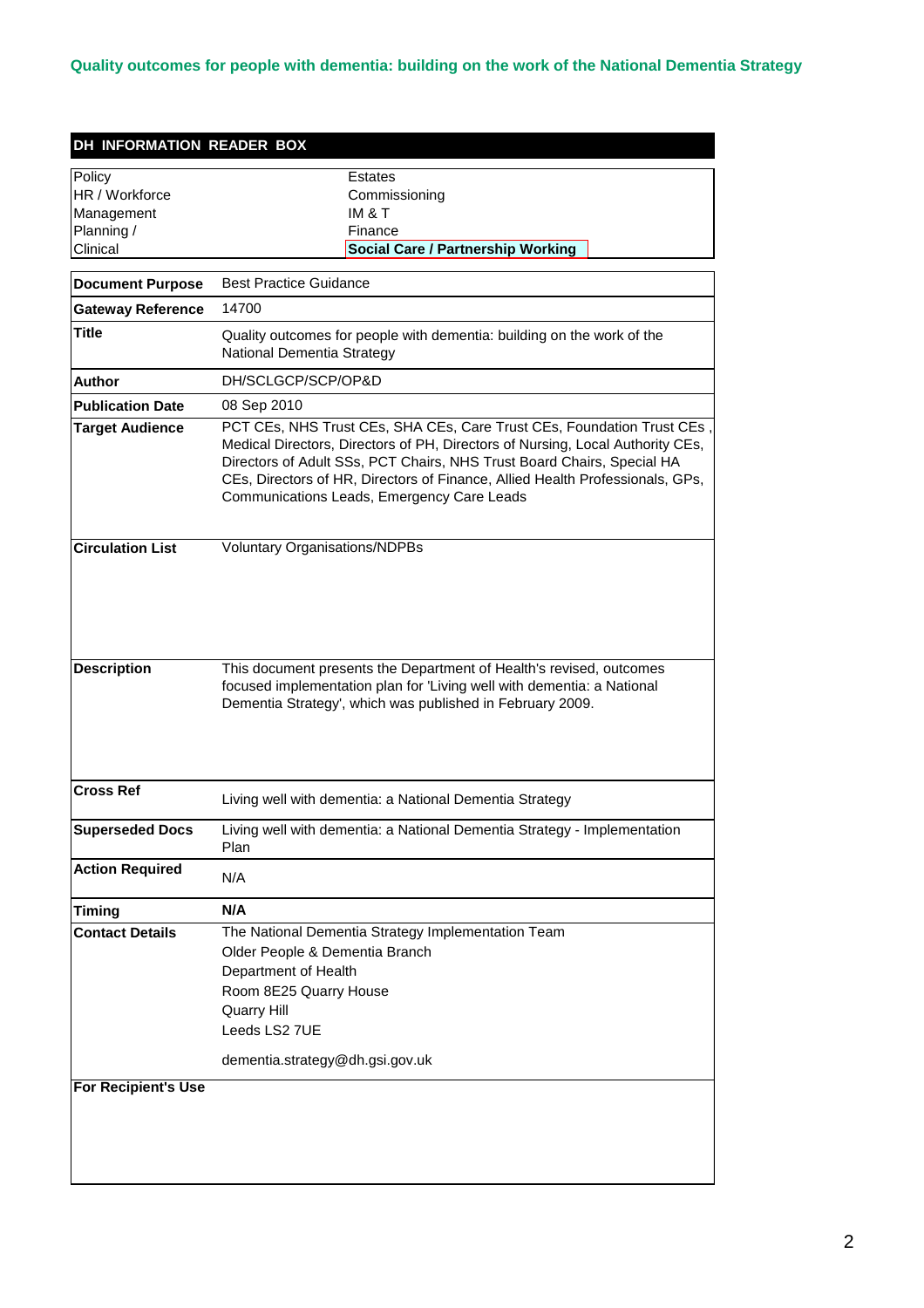**First published: September 2010** 

© Crown copyright 2010 First published September 2010 Published to DH website, in electronic PDF format only. <http://www.dh.gov.uk/publications>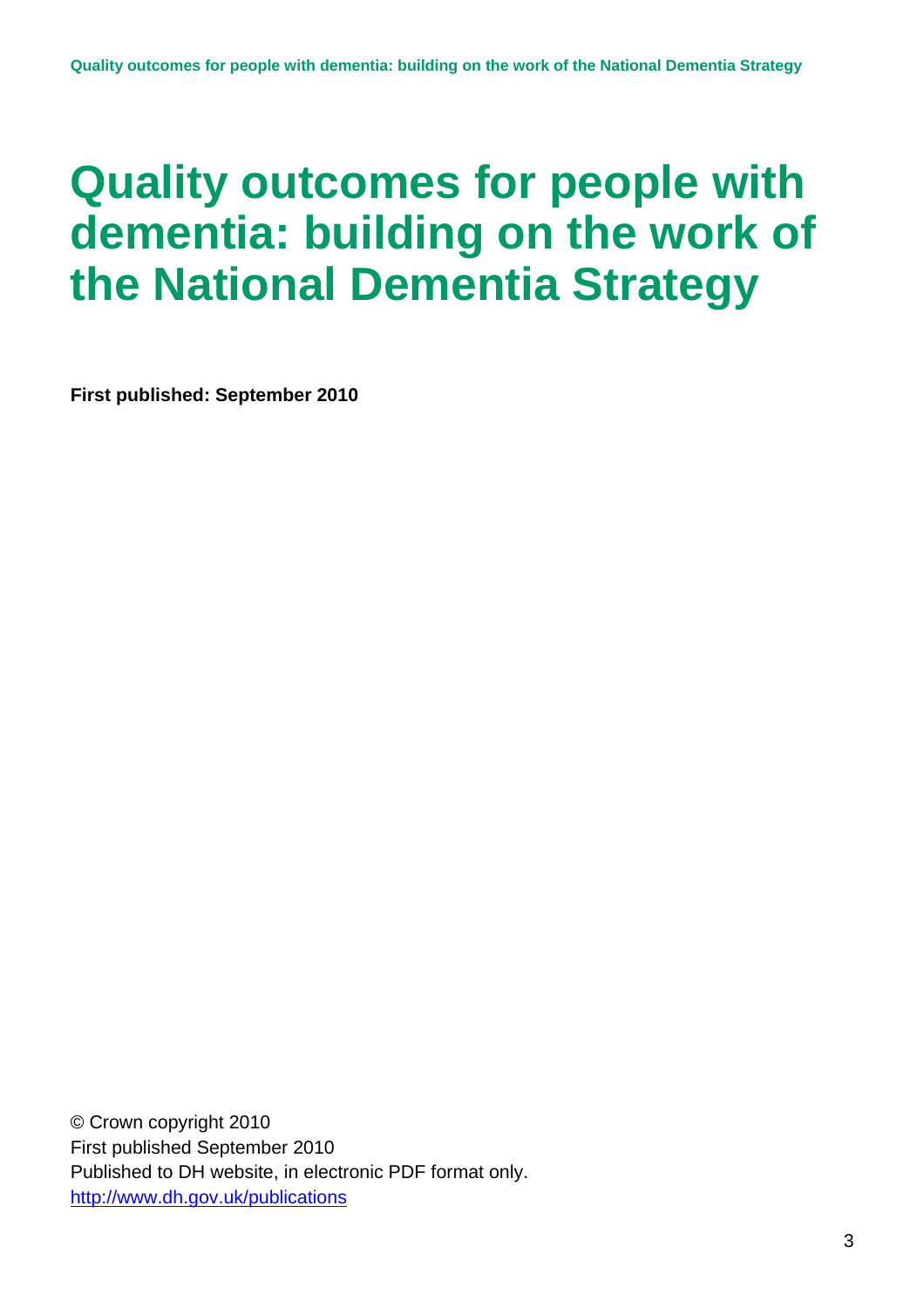## **Contents**

| Annex 1: Draft synthesis of outcomes desired by people with dementia and their carers 20 |  |
|------------------------------------------------------------------------------------------|--|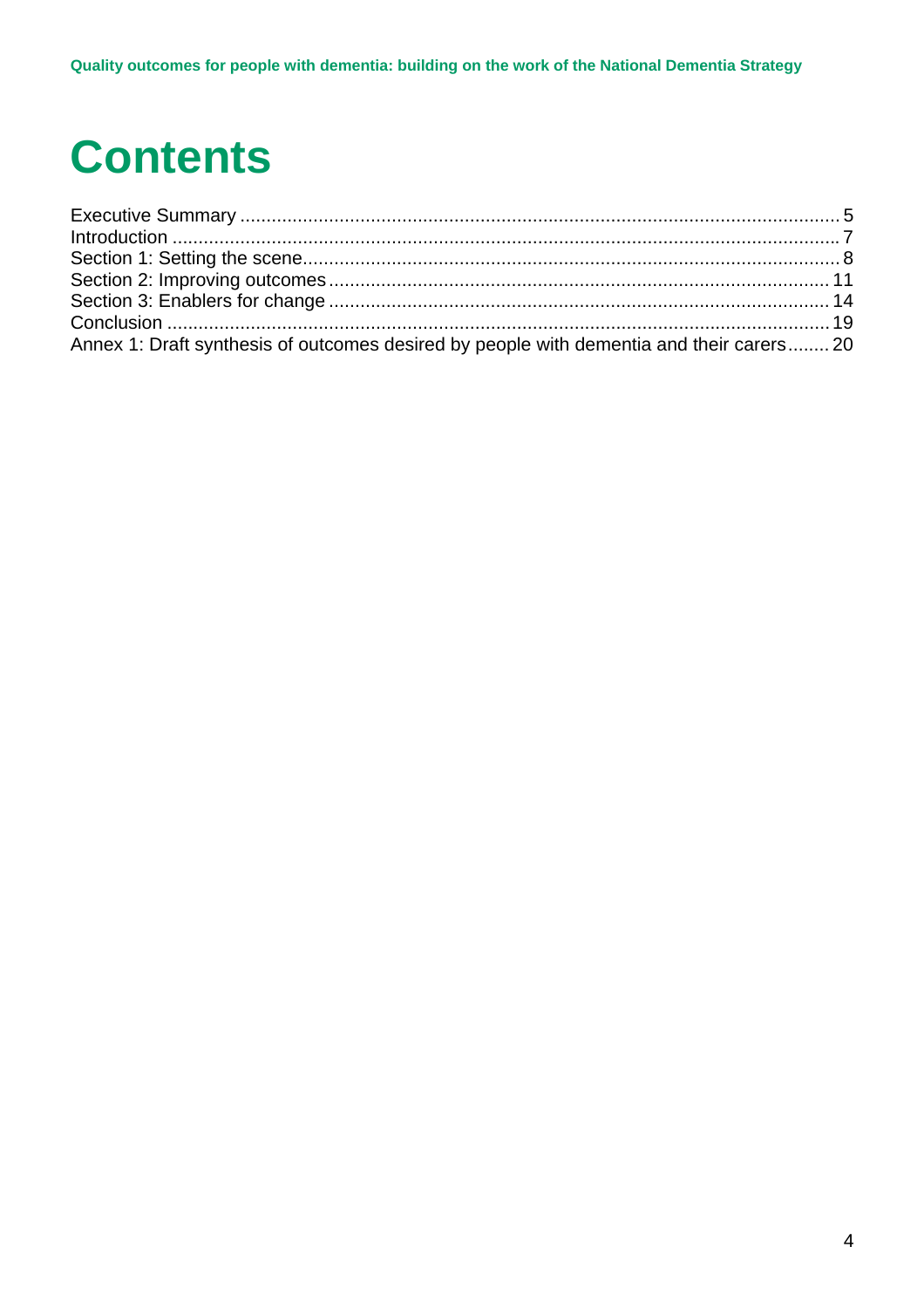## <span id="page-4-0"></span>Executive Summary

### **Introduction**

This document presents the Department of Health's revised, outcomes focused implementation plan for *'Living Well with Dementia – A National Dementia Strategy'[1](#page-4-1)* , which is an England only strategy, published in February 2009. It updates the previous implementation plan for the Strategy<sup>2</sup>, which was published in July 2009.

### **Purpose**

The key purpose of this revised implementation plan is to set out for health and social care localities and their delivery partners:

- the Department of Health's role and its priorities during 2010/11 for supporting local delivery of and local accountability for the implementation of *'Living Well with Dementia – A National Dementia Strategy'* ;
- the Strategy's fit with the new vision for the future of health and social care as set out in the White Paper *Equity and Excellence: Liberating the NHS[3](#page-4-3)* ; and
- the fit with the consultation document *Liberating the NHS: Transparency in outcomes a framework for the NHS[4](#page-4-4) .*

At the heart of this vision is the Government's commitment to putting patients and the public first; improving health and social care outcomes; ensuring autonomy, accountability, democratic legitimacy and improving efficiency.

In keeping with *Revision to the Operating Framework 2010/11['5](#page-4-5)* this implementation plan is not prescriptive. As highlighted in the National Dementia Strategy (the Strategy), the pace of implementation will vary depending on local circumstances and the level and development of services within each NHS and Local Authority area.

#### **Structure of this document**

**Section 1** describes the nature of the challenge, the context and the Department of Health's priorities for securing improvements in dementia care. These priority objectives are integral to the National Dementia Strategy and the report into the over-prescribing of antipsychotic medication<sup>[6](#page-4-6)</sup>. They have been identified as priority objectives because they are likely to result in immediate benefits for people with dementia and their carers if improvements are made and have good prospects for long term viability.

<span id="page-4-1"></span> $\frac{1}{1}$ Living well with dementia: A National Dementia Strategy, Department of Health, 3 February 2009

<span id="page-4-2"></span><sup>2</sup> Living well with dementia: A National Dementia Strategy Implementation Plan, Department of Health, 22 July <sup>2009</sup>

<span id="page-4-3"></span><sup>3</sup> <sup>3</sup> The NHS White Paper: Equity and Excellence: Liberating the NHS, Department of Health, 12 July 2010

<span id="page-4-4"></span><sup>&</sup>lt;sup>4</sup> Liberating the NHS: Transparency in outcomes – a framework for the NHS<br> $\frac{5}{2}$  Deviation to the Operation Framework for the NHO is Final and 2012/14 Dev

<span id="page-4-5"></span><sup>5</sup> Revision to the Operating Framework for the NHS in England 2010/11 Department of Health 2010

<span id="page-4-6"></span><sup>6</sup> The use of antipsychotic medication for people with dementia: Time for action - A report for the Minister of State for Care Services by Professor Sube Banerjee,12 November 2009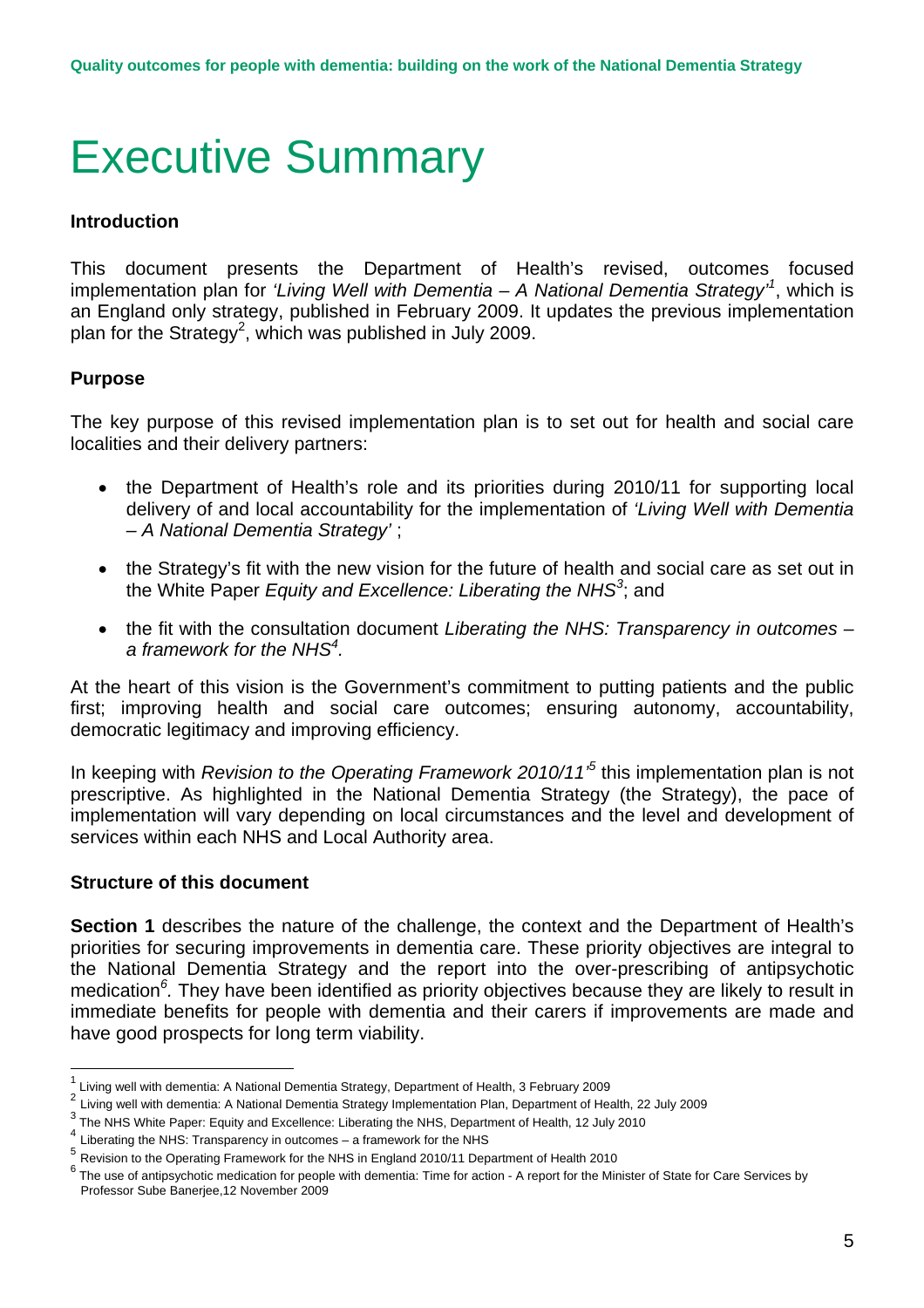These priority objectives are:

- good-quality early diagnosis and intervention for all;
- improved quality of care in general hospitals;
- living well with dementia in care homes; and
- reduced use of antipsychotic medication.

More generally, the improvement of community personal support services is integral to and underpins the four priorities as it supports early intervention, prevents premature admission to care homes and impacts on inappropriate admission to hospital and length of stay.

**Section 2** describes the Department of Health's work in consultation with partner organisations to:

- identify key outcomes, which people with dementia and their carers expect; and,
- to develop specific, measurable indicators across health and social care, which underpin these outcomes.

The work to develop these outcomes and supporting indicators will feed into the consultation on '*Liberating the NHS: Transparency in outcomes'* and the Department of Health's zero-based review of social care data collection.

**Section 3** describes key enablers for change to support local delivery and local accountability for improving quality outcomes for people with dementia and their carers. This includes the revised Operating Framework 2010-11 and work to develop a National Dementia Declaration.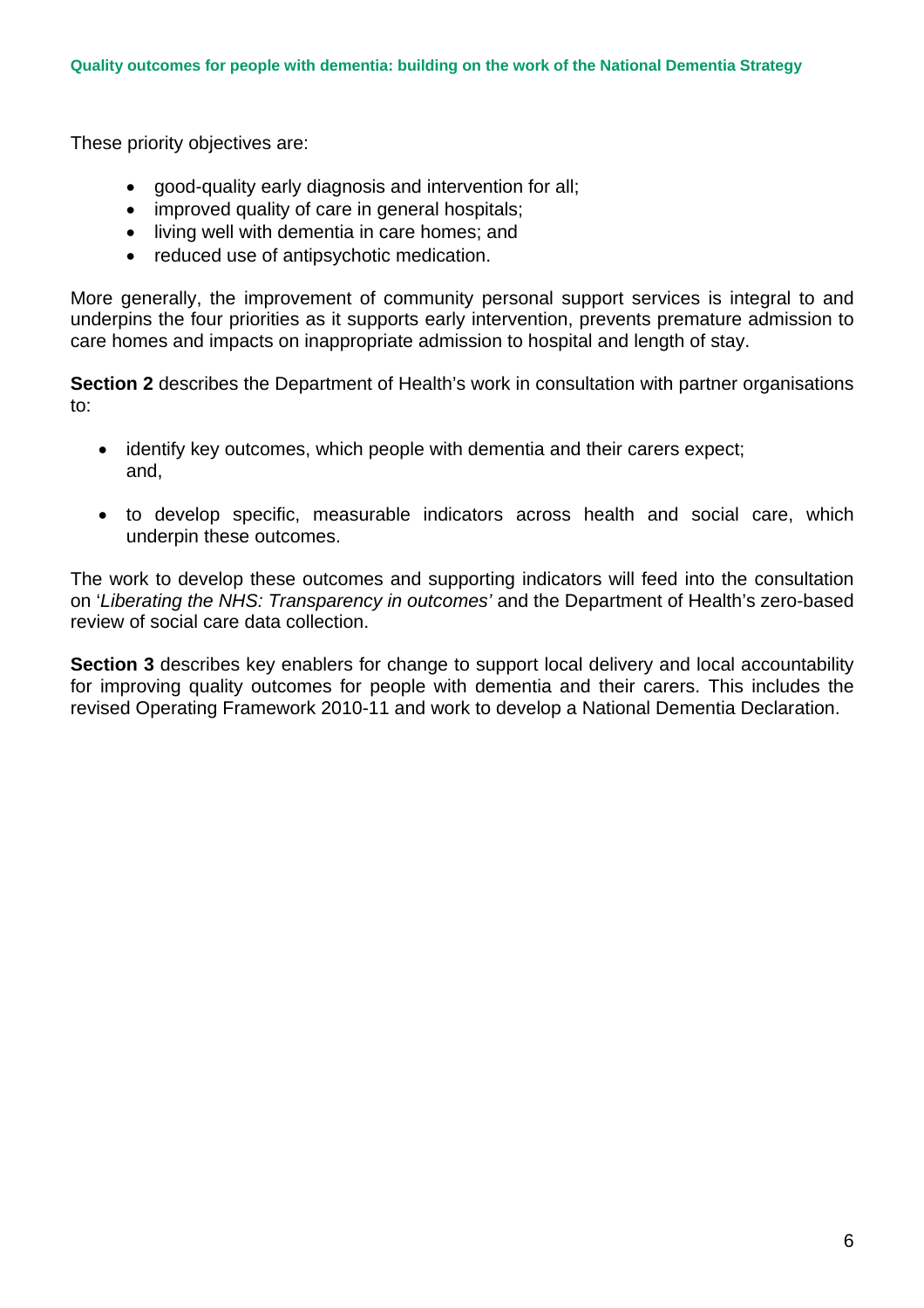# <span id="page-6-0"></span>Introduction

This document presents the Department's revised, outcomes focused implementation plan for *'Living Well with Dementia – A National Dementia Strategy'*, which was published in February 2009. It updates the previous implementation plan for the Strategy, which was published in July 2009.

The key purpose of this revised implementation plan is to set out for health and social care localities and their delivery partners:

- the Department of Health's role and its priorities during 2010/11 for supporting local delivery of and local accountability for the implementation of *'Living Well with Dementia – A National Dementia Strategy'*';
- the Strategy's fit with the new vision for the future of health and care as set out in the White Paper '*Equity and Excellence: Liberating the NHS';* and
- its fit with the consultation document '*Liberating the NHS: Transparency in outcomes a framework for the NHS'.*

At the heart of this vision is the Government's commitment to putting patients and the public first; improving health and social care outcomes; ensuring autonomy, accountability and democratic legitimacy and improving efficiency.

This document is not setting priorities for delivery by the NHS, social care or its delivery partners. It does not state what services should be planned, commissioned, provided and delivered. As highlighted in the National Dementia Strategy, the pace of implementation will vary depending on local circumstances and the level and development of services within each NHS and Local Authority area. It describes what the Department of Health considers as its priorities for policy development in its role of enabler for continued progress in improving outcomes for people with dementia and their carers.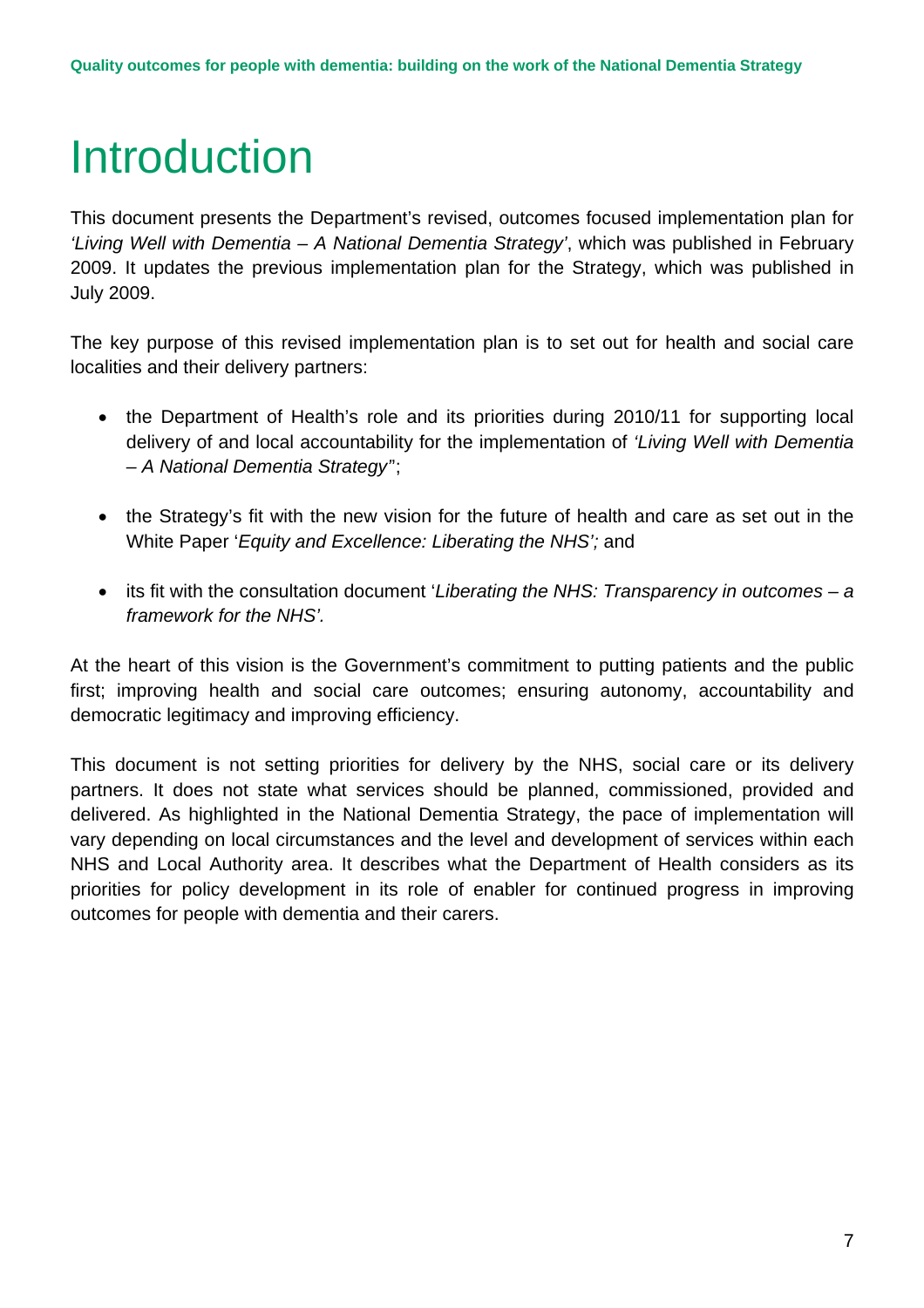## <span id="page-7-0"></span>Section 1: Setting the scene

#### **The issue**

Dementia is one of the most important issues we face as the population ages. There are estimated to be over 750,000 people in the UK with dementia and numbers are expected to double in the next thirty years. The term 'dementia' is used to describe a syndrome which may be caused by a number of illnesses in which there is progressive decline in multiple areas of function. Although dementia is primarily a condition associated with older people, there are also a significant number of people (currently around 15,000) who develop dementia earlier in life. Direct costs of dementia to the NHS and Social Care are in the region of £8.2bn annually.

### **The context**

*'Living well with Dementia – A National Dementia Strategy'* was published in February 2009. It set out a vision for transforming dementia services with the aim of achieving better awareness of dementia, early diagnosis and high quality treatment at whatever stage of the illness and in whatever setting. The Strategy was followed in November 2009 by the publication of a report addressing the over-prescription of antipsychotic medication for people with dementia. Implementation of the 11 recommendations contained within that report is an integral part of improving the care and experience of people with dementia and their carers.

Raising the quality of care for people with dementia and their carers is a major priority under the new Coalition Government. It is necessary to respond to the challenge in the context of a changed political and economic landscape, where the Department's role is more enabling and less directive. The Government has a clear vision about the future. In his speech on "The Big Society" on 19 July 2010 the Prime Minster, David Cameron, described this as:

*' …a huge culture change…where people, in their everyday lives, in their homes, in their neighbourhoods, in their workplace…don't always turn to officials, local authorities or central government for answers to the problems they face …but instead feel both free and powerful enough to help themselves and their own communities. This means a whole new approach to Government and governing. We've got to get rid of the centralised bureaucracy that wastes money and undermines morale. And in its place we've got to give professionals much more freedom. There are three strands… First, social action…. Second, public service reform. And third, community empowerment… there are three techniques we must use to galvanise them. First, decentralisation. Second, transparency. Third, providing finance…'* [7](#page-7-1)

In line with this, the Government is committed to ensuring there is a greater focus on accelerating the pace of improvement in dementia care, through local delivery of quality outcomes and local accountability for achieving them.

<span id="page-7-1"></span> <sup>7</sup> [http://www.number10.gov.uk/news/speeches-and-transcripts/2010/07/big-society-speech-53572\)](http://www.number10.gov.uk/news/speeches-and-transcripts/2010/07/big-society-speech-53572)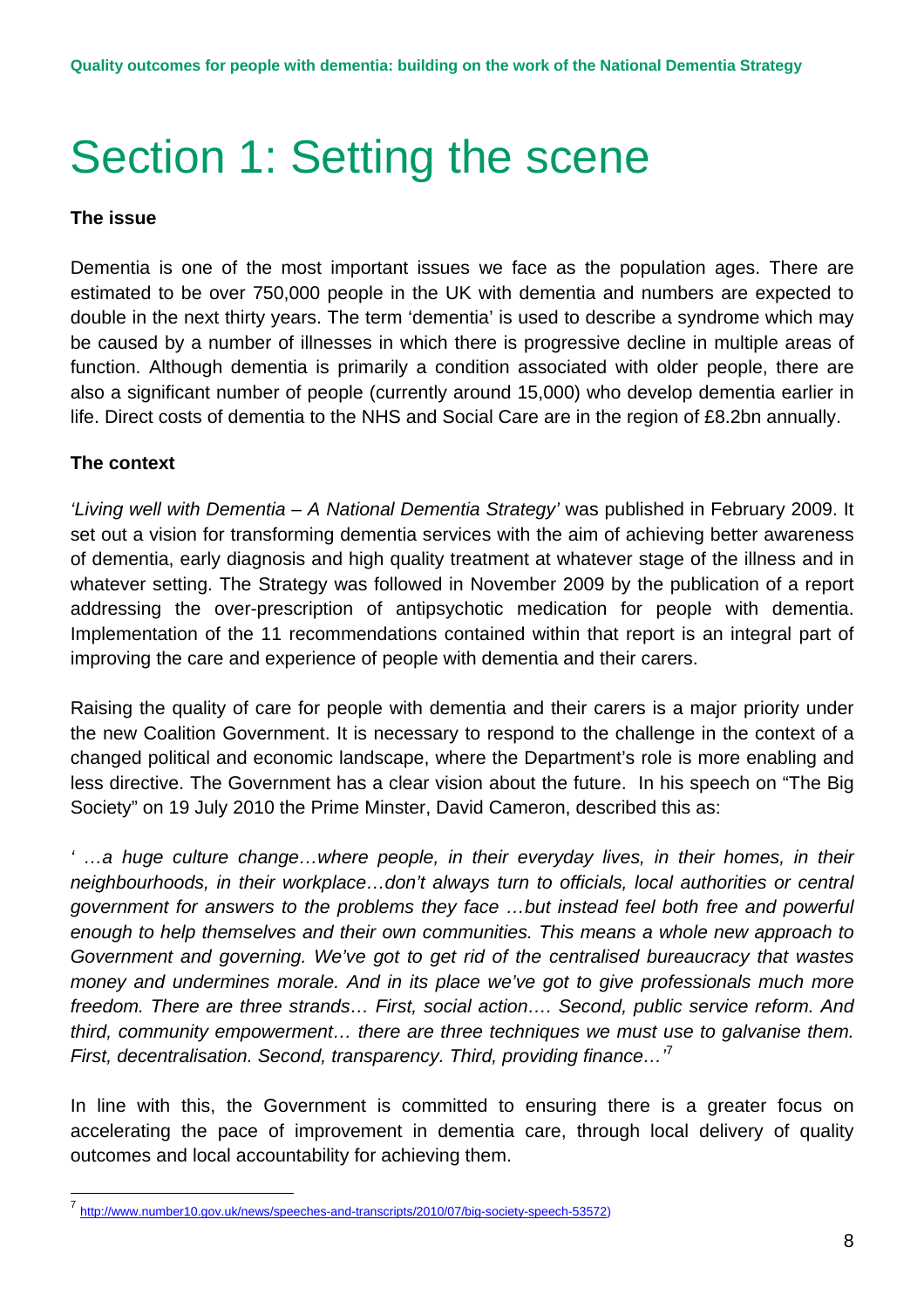This is a new outcomes-focused approach, a key element of which is ensuring greater transparency and provision of information to individuals. This enables people to have a good understanding of their local services, how these compare to other services, and the level of quality that they can expect.

Local organisations are expected to publish how they are delivering quality outcomes so that local people can hold them to account. This new approach is signalled in *'Revisions to the Operating Framework 2010/11'* which states:

*'NHS organisations should be working with partners on implementing the National Dementia Strategy. People with dementia and their families need information that helps them understand their local services, and the level of quality and outcomes that they can expect. PCTs and their partners should publish how they are implementing the National Dementia Strategy to increase local accountability for prioritisation. This is to support a move away from central command to local determination and as such PCTs will not be subject to requirements on how or what they publish, neither will there be any national performance requirements put on them.'*

### **The Department of Health's priorities for policy development**

Since the publication of the National Dementia Strategy and the report into the overprescription of antipsychotic medicines to people with dementia, the imperative to focus on local accountability and local delivery has been underscored by reports published by the National Audit Office (NAO – January 2010)  $^8$  and the Public Accounts Committee (PAC – March 2010)<sup>[9](#page-8-1)</sup>. In the light of these reports and the new political and economic landscape for delivering for National Dementia Strategy, there is a greater need for the Department of Health to focus on those activities, which will deliver sustainable outcomes, which are likely to have most impact at local level to the lives of people with dementia and carers.

There are four priority areas for the Department of Health's policy development work during 2010/11 to support local delivery of the Strategy. These areas provide a real focus on activities that are likely to have the greatest impact on improving quality outcomes for people with dementia and their carers. It is important to emphasise however that the priorities are enablers for local delivery of the Strategy in full, across all 17 objectives, as well as the work to implement the recommendations of the report in to the over-prescribing of antipsychotic medicines to people with dementia.

<span id="page-8-0"></span>Improving Dementia Services in England - an Interim Report Report by the Comptroller and Auditor General, National Audit Office, 14 January 2010

<span id="page-8-1"></span><sup>9</sup> Improving Dementia Services in England - An Interim Report, House of Commons: Committee of Public Accounts, 8 March 2010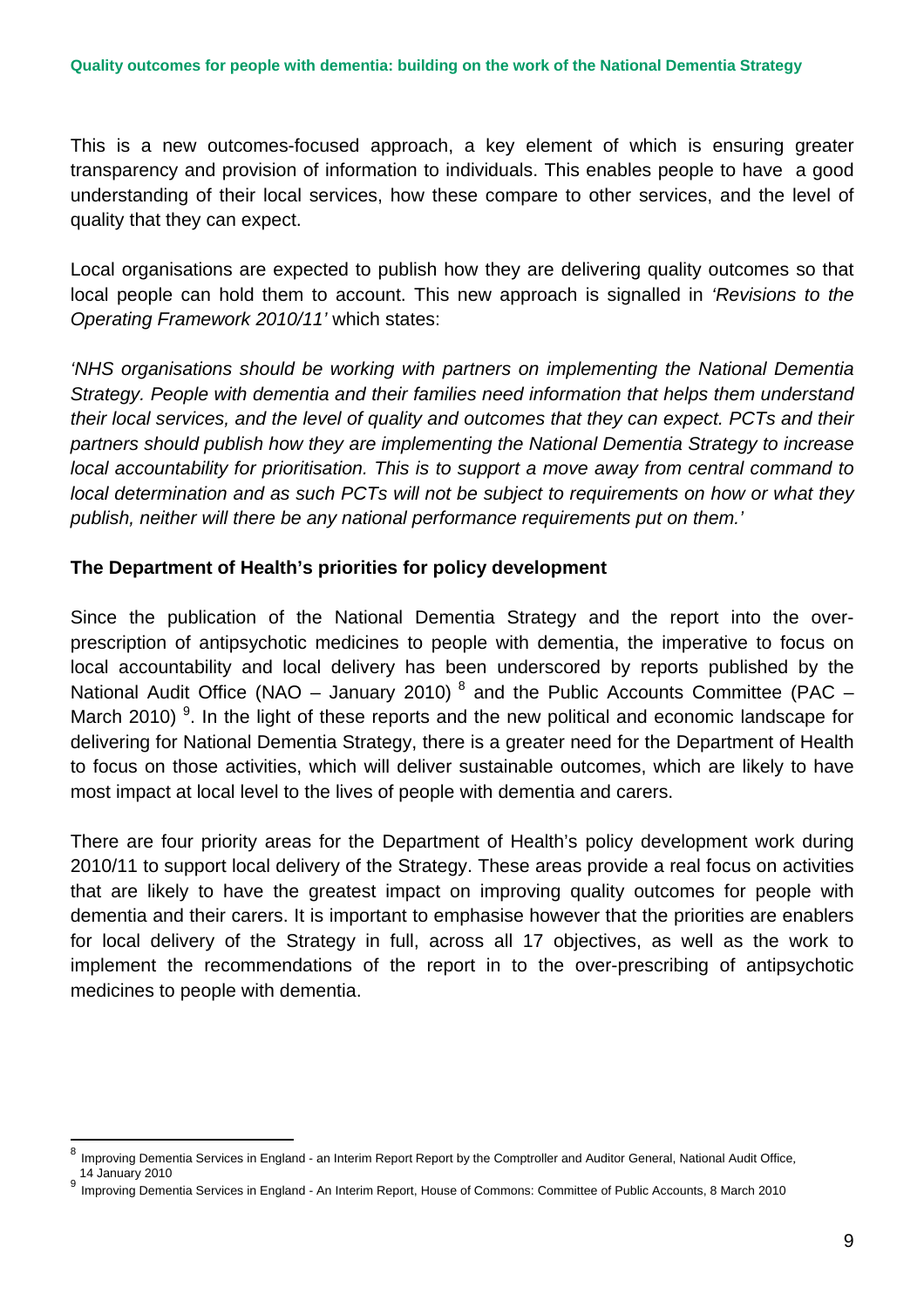The four priority areas are:

**Good quality early diagnosis and intervention for all** - Two thirds of people with dementia never receive a diagnosis; the UK is in the bottom third of countries in Europe for diagnosis and treatment of people with dementia; only a third of GPs feel they have adequate training in diagnosis of dementia.

**Improved quality of care in general hospitals** - 40% of people in hospital have dementia; the excess cost is estimated to be £6m per annum in the average General Hospital; comorbidity with general medical conditions is high, people with dementia stay longer in hospital.

**Living well with dementia in care homes** - Two thirds of people in care homes have dementia; dependency is increasing; over half are poorly occupied; behavioural disturbances are highly prevalent and are often treated with antipsychotic drugs.

**Reduced use of antipsychotic medication** - There are an estimated 180,000 people with dementia on antipsychotic drugs. In only about one third of these cases are the drugs having a beneficial effect and there are 1800 excess deaths per year as a result of their prescription.

More generally the improvement of community personal support services is integral to and underpins each of the four priorities as it supports early intervention; prevents premature admission to care homes and impacts on inappropriate admission to hospital and length of stay.

These priorities do not deflect from work that is underway and continuing in parallel on key aspects of the Strategy such as workforce development, support for carers and provision of information following diagnosis.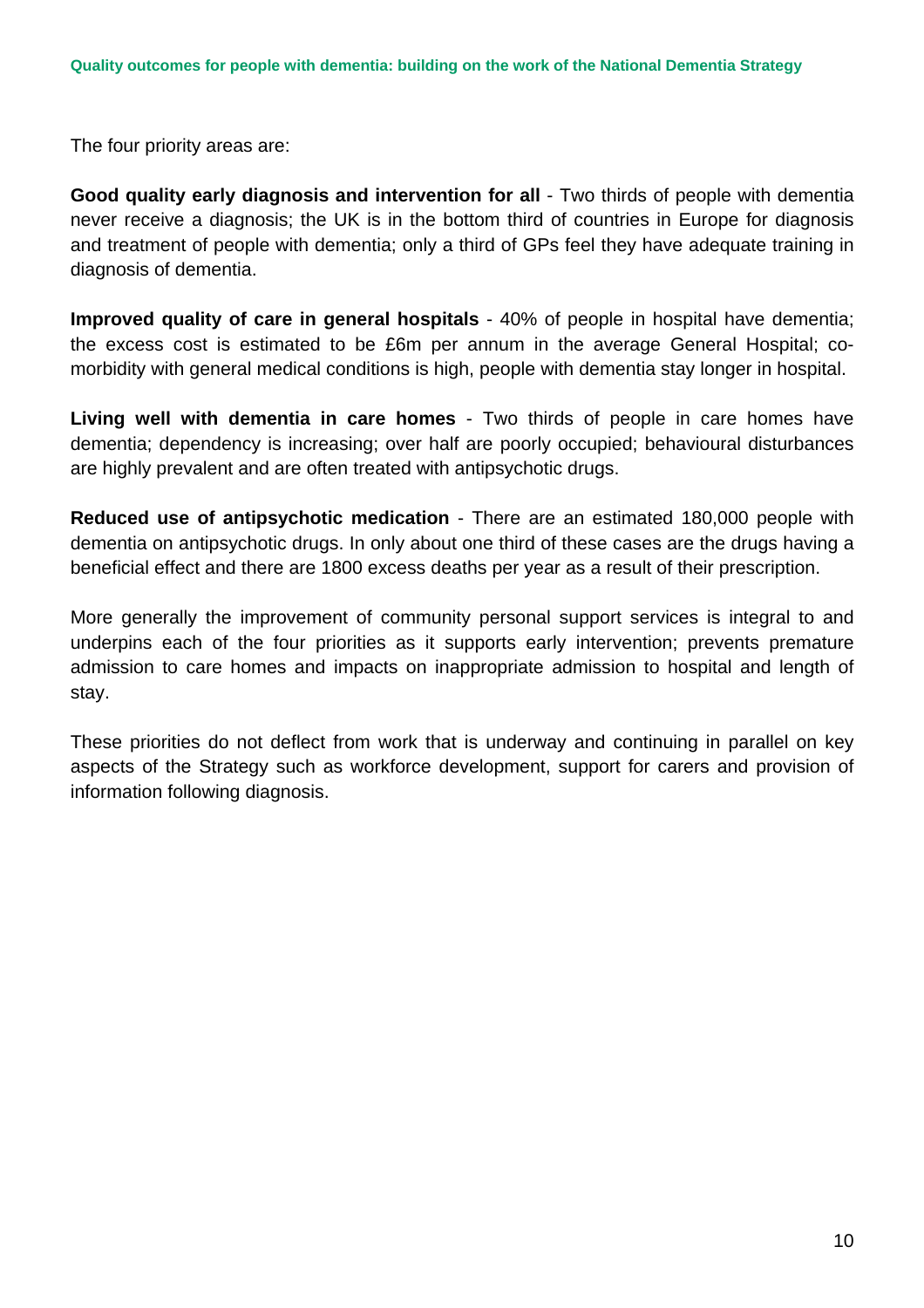## <span id="page-10-0"></span>Section 2: Improving outcomes

The White Paper 'Equity and Excellence: Liberating the NHS' states that the current performance regime will be replaced with separate frameworks for outcomes that set direction for the NHS, for public health and social care. These outcomes frameworks will provide for clear and unambiguous accountability, and enable better joint working.

For the NHS, a focused but balanced set of national outcome indicators spanning effectiveness, patient experience and safety will be included in the NHS Outcomes Framework<sup>10</sup>. The primary purpose of the framework will be to focus on the outcomes that the NHS can deliver through the provision of treatment and healthcare. These outcome goals will be determined by the Secretary of State for Health, and used to hold the new NHS Commissioning Board to account for securing improved health outcomes through the commissioning process. The NHS Commissioning Board will be free to determine how these outcomes will be translated into a broader framework covering all NHS funded care, which it will use to hold GP Consortia to account. This will not only provide the public with meaningful information on which to base choices about their healthcare, but enable greater transparency about the quality of health care services.

The first publication of NHS Outcomes Framework for 2011/12 will use, as a starting point, existing outcome indicators for which data is already collected. It will evolve over time and be reviewed annually so that it can accommodate new and better outcome indicators as they become available. There will, of course, be outcomes that can only be delivered for patients and carers if the NHS works in partnership with social care services and the proposed new public health service that will be created. The latter will have an important role in addressing the needs of people with dementia and their carers, within the wider health and wellbeing context in communities. The Department will be constructing and consulting on outcomes frameworks for these sectors in coming months as part of an integrated cross-service approach in the Spending Review.

#### **Developing an outcome focused approach for dementia**

The Department of Health is working in consultation with partner organisations to identify key outcomes, which people with dementia and their carers expect. The Department will also be developing specific, measurable indicators across health and social care, which underpin these outcomes, building on existing work such as the 2006 NICE/SCIE guideline, the NICE Quality Standard published in June 2010 and work undertaken by Alzheimer's Society.

<span id="page-10-1"></span><sup>&</sup>lt;sup>10</sup> Available at [http://www.dh.gov.uk/en/Consultations/Liveconsultations/DH\\_117583](http://www.dh.gov.uk/en/Consultations/Liveconsultations/DH_117583)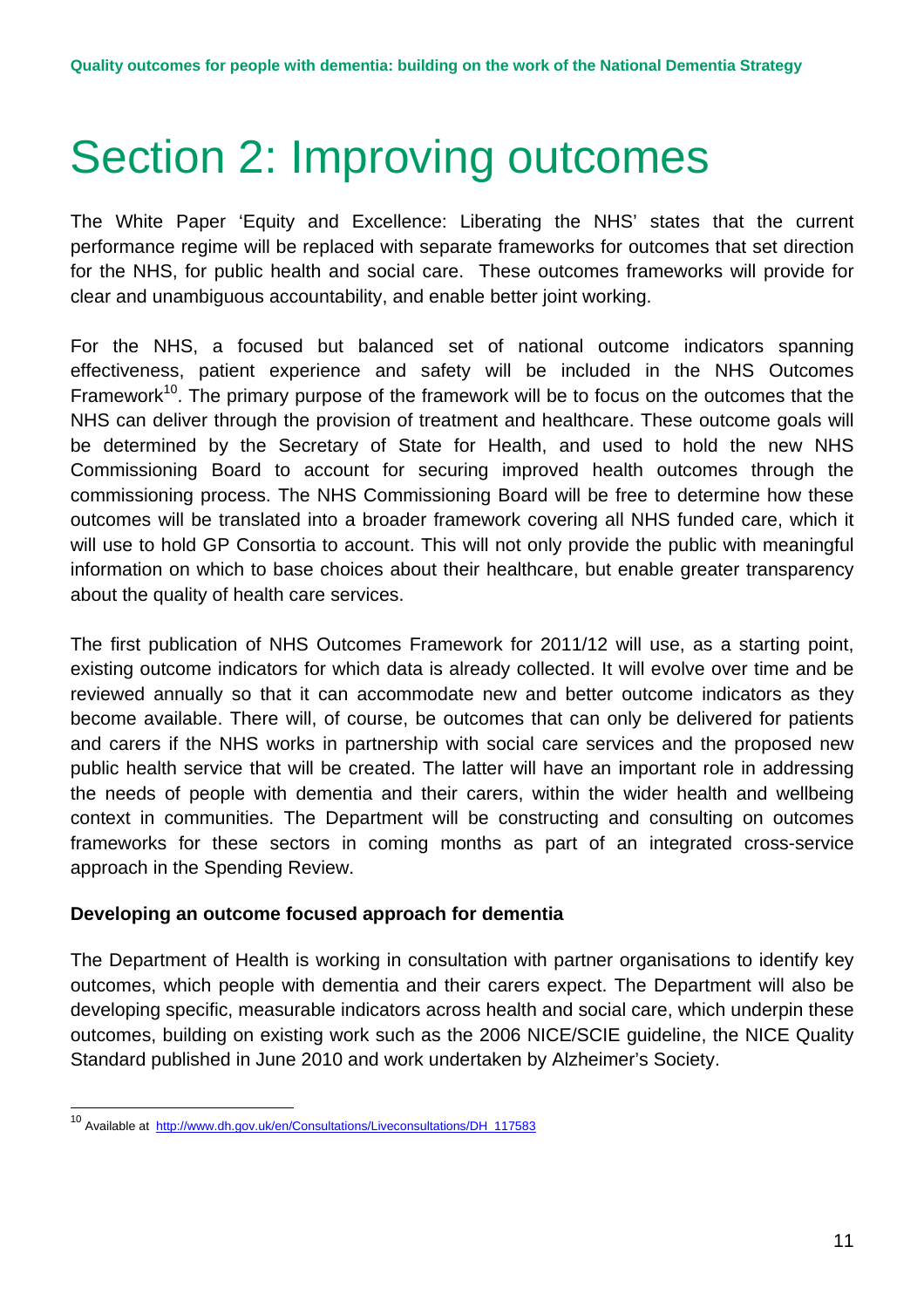The work to develop these outcomes and supporting indicators will feed in to the consultation on '*Liberating the NHS: Transparency in outcomes-a framework for the NHS'* and the Department of Health's "zero-based review" of social care data collection.

In the context of 'Liberating the NHS: Transparency in outcomes – a framework for the NHS', health and social care localities and their delivery partners may find the approach signalled in this implementation plan helpful for local planning purposes.

In line with established work in relation to cancer, the following nine statements have been proposed which capture what people with dementia tell us they aspire to in terms of their expectations of health and social care systems.



#### **Fig 1 Draft synthesis of outcomes desired by people with dementia and their carers**

These outcomes will be supplemented by a similar series of specific evidence based statements being developed in partnership with Alzheimer's Society and with people with dementia and their carers. This will include a statement about the importance of research in dementia care, which will provide the necessary incentives to the life sciences industry so that they continuously invest in the research and development of medicines and technologies, and work with the NHS and its partners to improve outcomes in this area.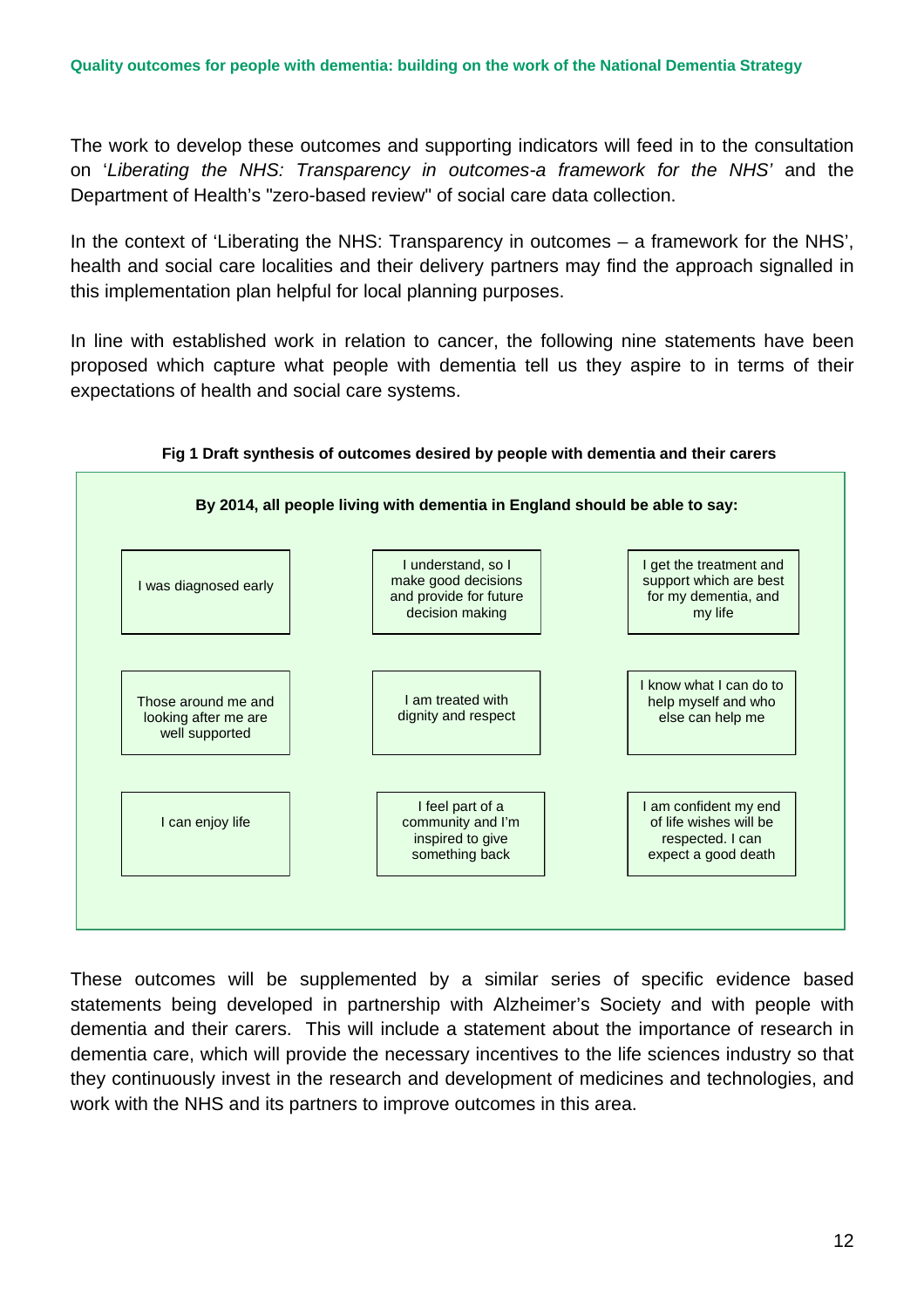Annex 1 shows how these statements map onto the National Institute for Health and Clinical Excellence (NICE) Quality Standard for Dementia<sup>11</sup> and to the objectives of the Strategy using an illustrative example, based on the template provided in the consultation for the NHS Outcomes Framework.

(Domain 2 – enhancing quality of life for people with long term conditions) shown in figure 2 below).

### **Figure 2: NHS Outcomes Framework: Illustrative example for Dementia in Domain 2 - supporting you (and your carer) managing your long term condition**



<span id="page-12-0"></span><sup>&</sup>lt;sup>11</sup> The National Institute for Health and Clinical Excellence http://www.nice.org.uk/aboutnice/qualitystandards/dementia/dementiaqualitystandard.jsp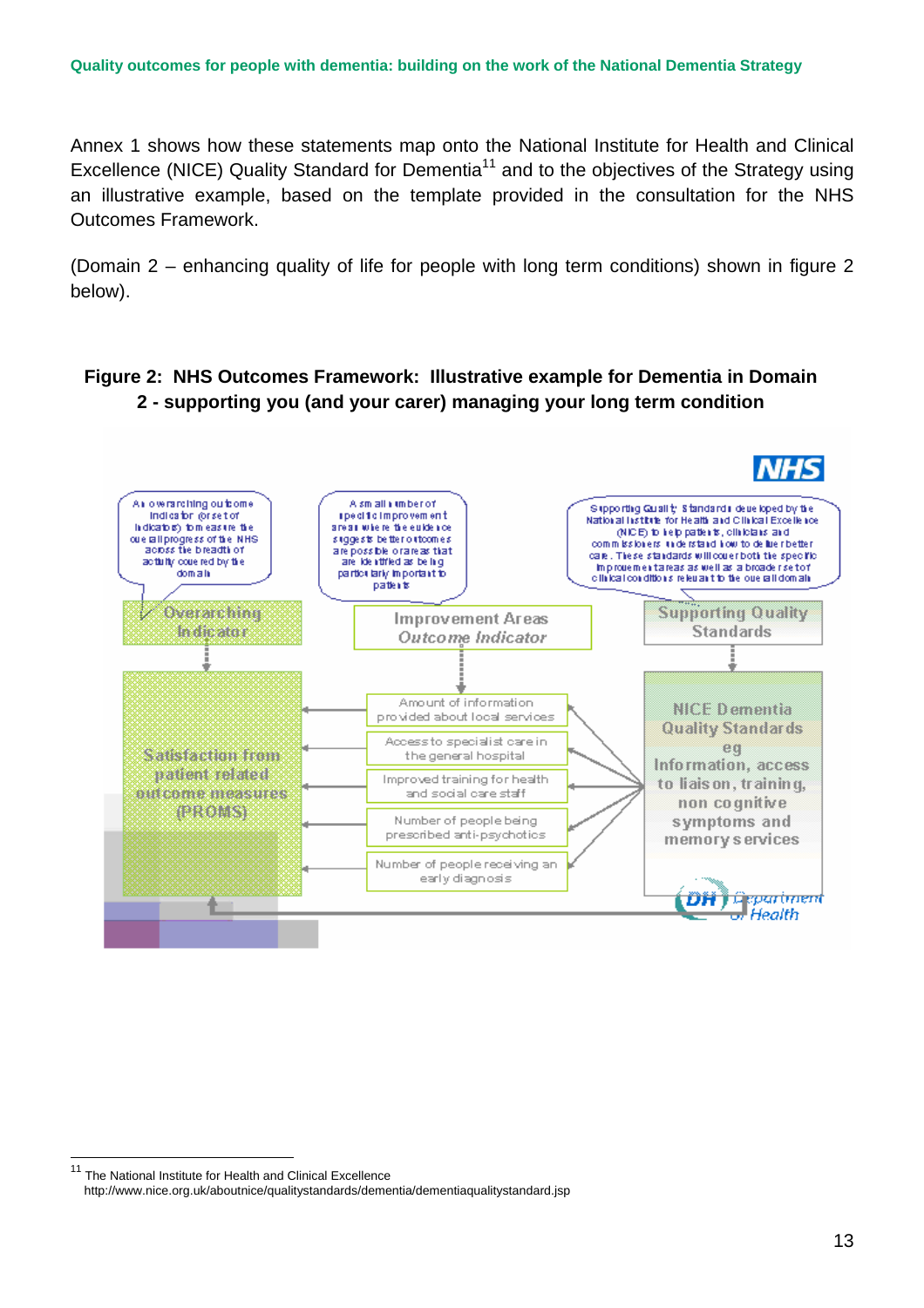## <span id="page-13-0"></span>Section 3: Enablers for change

In line with the Department of Health's new role, which is more enabling and less directive, this section sets out the key enablers for change. These are aimed at supporting local delivery of and local accountability for achieving quality outcomes in dementia care.

Key enablers for change include:

• **Revision to the NHS Operating Framework 2010-11:** the revised NHS Operating Framework for 2010/11<sup>12</sup> set out that dementia was one of the areas that stood out as not being given sufficient emphasis during the recent sign-off of Strategic Healthcare Authority plans, and set out that NHS organisations should be working with partners on implementing the National Dementia Strategy. These changes will result in more locally relevant information about the quality of local services for use by the public, people with dementia and carers. On dementia the revised Framework states:

*'NHS organisations should be working with partners on implementing the National Dementia Strategy. People with dementia and their families need information that helps them understand their local services, and the level of quality and outcomes that they can expect. Localities should publish how they are implementing the National Dementia Strategy to increase local accountability for prioritisation'.* 

- **The appointment of Professor Alistair Burns as the first National Clinical Director (NCD) for Dementia** to promote clinical and professional engagement in the design and management of services. Professor Alistair Burns will work with clinicians, professionals and managers in acute, community, mental health and primary care health services and in social care and the care home sector to support active transformation of these services and to improve health outcomes for people with dementia and their carers. The NCD will provide leadership and support for shaping implementation of the Strategy within the new architecture, working with key partners at a national, regional and local level. For example, supporting engagement with general practitioner commissioning consortia to enable local leadership and continuity of delivery of the Strategy.
- **The NHS National Quality Board (NQB)** has been established by the Department to look at ways in which quality of care can be improved. As part of this work, the NQB is looking at the dementia care pathway and ways to support improved commissioning, workforce capability and better quality data.

<span id="page-13-1"></span> <sup>12</sup> *Revision to the Operating Framework for the NHS in England 2010/11* Department of Health 2010 http://www.dh.gov.uk/en/Publicationsandstatistics/Publications/PublicationsPolicyandGuidance/DH\_110107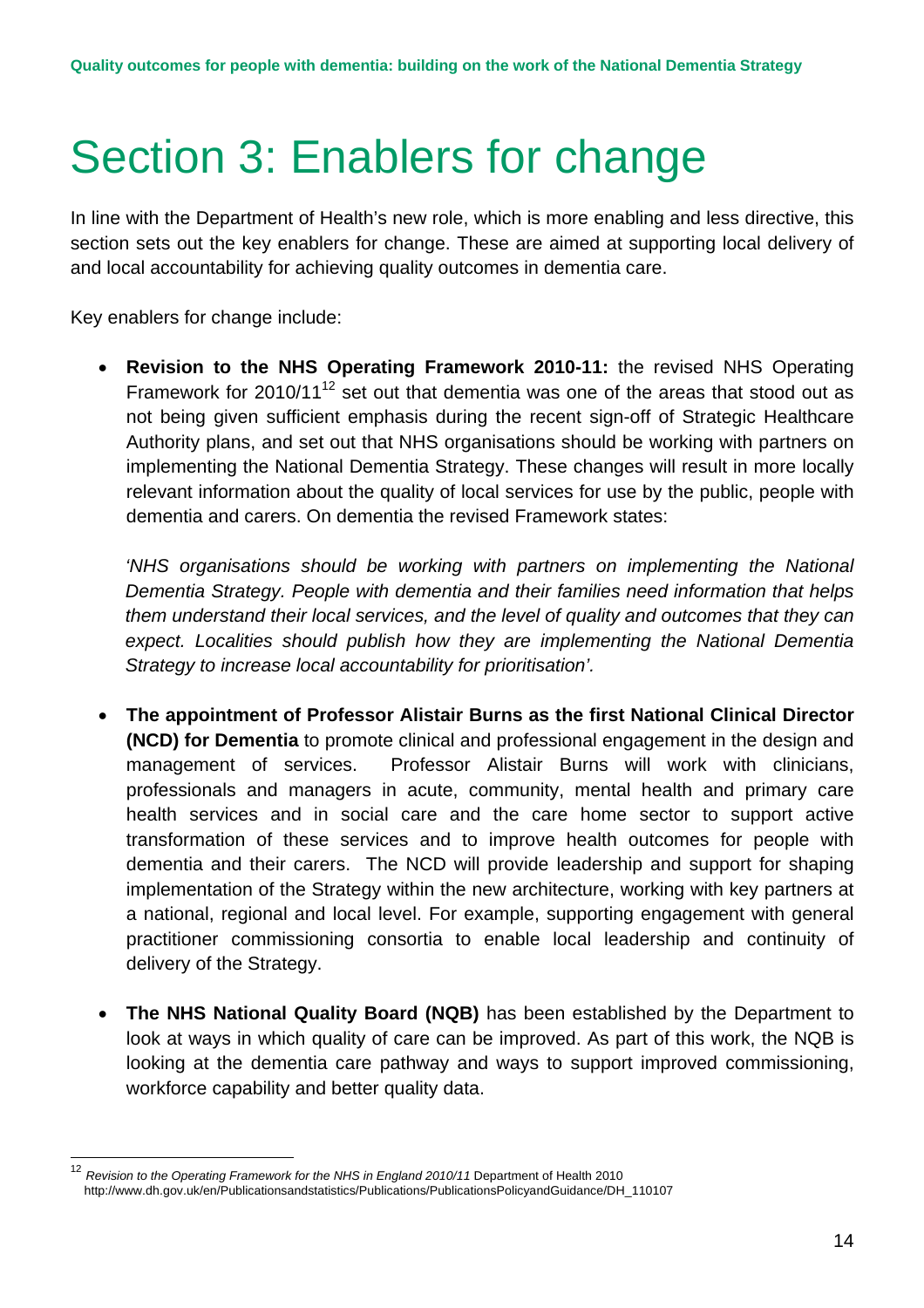- **The NICE Quality Standard for Dementia** was launched in June 2010. The Quality Standard provides a significant reference point and there is close coherence with the Strategy. It provides specific, concise quality statements, measures and audience descriptors to provide patients and the public, health and social care professionals, commissioners and service providers with definitions of high-quality care. It builds on the 2006 NICE/SCIE guideline, which also has continued relevance<sup>13</sup> and links to related materials such as the memory assessment service commissioning guide. The Department is working with NICE and the Dementia Alignment Sub-group of the National Quality Board to ensure harmonisation of the standards with the Strategy.
- **The appointment of National Dementia Champions:** While overall clinical leadership at a national level is provided by the National Clinical Director for Dementia, he is supported by three high profile national dementia champions for the NHS (Sir Ian Carruthers), the independent sector (Martin Green) and social care (Jenny Owen). The Dementia Champions will focus on an organised programme of activity to:
	- o provide leadership at local level;
	- o encourage and embed delivery at all levels; and
	- o support local accountability.
- **The development of a National Dementia Declaration:** Work to develop a National Dementia Declaration is a sector-wide initiative, which involves a wide range of national organisations. It is led by Alzheimer's Society and supported by the Department of Health. The Declaration will be launched in Autumn 2010, and will be a call to action to improve the quality of life outcomes for people with dementia and their carers. Signatories will publish what they expect to achieve in helping people to live well with dementia and what they will do over the life of the Strategy to 2014, and beyond where possible.
- **Reduction in the use of antipsychotic medication:** The National Clinical Director for dementia is leading the work to implement the recommendations contained within the report into the over-prescribing of antipsychotic medication<sup>14</sup>. The Department has established an Advisory Group including representation from across health, social care, the independent sector and relevant national organisations to inform the project. The first part of this work is to establish and communicate the current position regarding the prescribing of antipsychotic medicines for people with dementia. This work is underway via the NHS Information Centre and the initial results are expected in Autumn 2010.

<span id="page-14-0"></span> <sup>13</sup> http://www.nice.org.uk/

<span id="page-14-1"></span>The use of antipsychotic medication for people with dementia: Time for action - A report for the Minister of State for Care Services by Professor Sube Banerjee,12 November 2009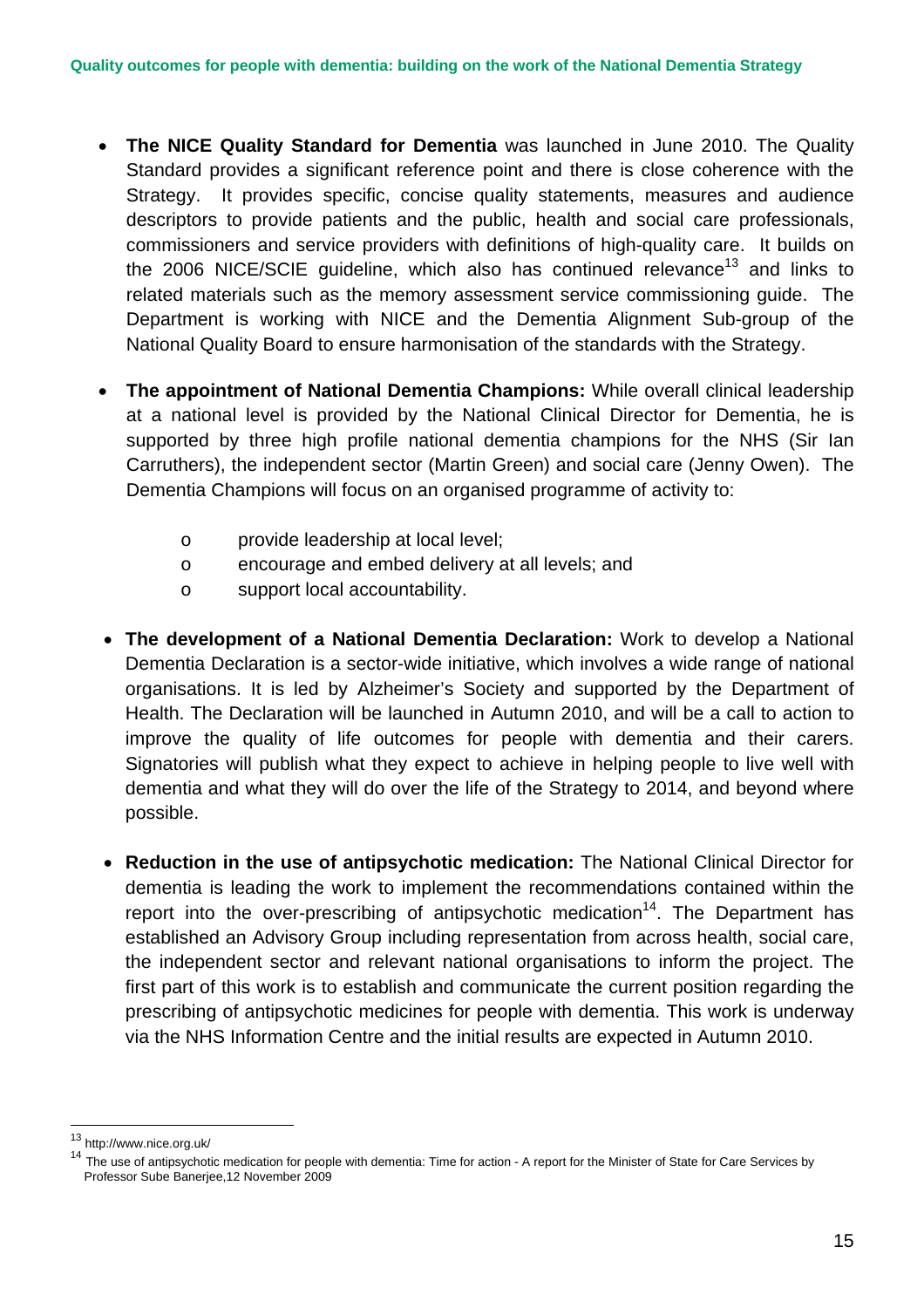Localities should publish how they are implementing the National Dementia Strategy: this data will support localities to determine and publish the outcomes they need to deliver locally, taking into account their current position in reducing the use of antipsychotic drugs for people with dementia.

The Department is also collating examples of best practice from around the country where localities have undertaken their own local audits and delivered improved outcomes for people with dementia through reducing the use of antipsychotic medicines. These examples will be disseminated widely via the Department's Dementia Information Portal. The aim is to support local areas to prescribe appropriately with a view to achieving overall a two-thirds reduction in the use of antipsychotic medicines over a period of two years from establishing a baseline position.

- **Workforce:** Skills for Care and Skills for Health have commissioned a scoping study which maps the workforce working with people with dementia and their education and training needs. A second report maps the existing accredited education and training available and gaps in that provision. The Department has established (July 2010) a new Workforce Advisory Group, chaired by the NCD. The Advisory Group will take forward the findings and recommendations from the initial scoping study and gap analysis in a way which supports local autonomy. There will be a move away from a top-down management model led by the Department to support greater local accountability for decisions affecting workforce supply and demand.
- **Research:** The Department provides substantial funding for health research, through the National Institute for Health Research (NIHR) and the Policy Research Programme (PRP). This is available to support high quality research in all areas of health science, including dementia.

Currently, the PRP is funding evaluations of National Dementia Strategy pilots on dementia advisers and peer support networks, on risk guidance in dementia and on the experience of people with dementia in institutional care. Research on predictors of dementia in primary care is ongoing under the NIHR School for Primary Care and five major NIHR Programme Grants (c. £2m each) are supporting work on improving dementia care in the community, hospital and care home settings.

However, it is recognised more generally that the dementia research community needs to find ways to secure a bigger share of the available funding and a Ministerial Advisory Group on Dementia Research has been established to support this. Through the Group, the Department is working with key partners, including the Research Councils, research charities, the pharmaceutical sector, as well as those caring for people living with dementia, to increase the volume, quality and impact of dementia research. The Group is exploring ways to increase the opportunities for people with dementia to take part in high quality research, such as the use of a local dementia register (a list of people who have given prior consent to be contacted about research projects).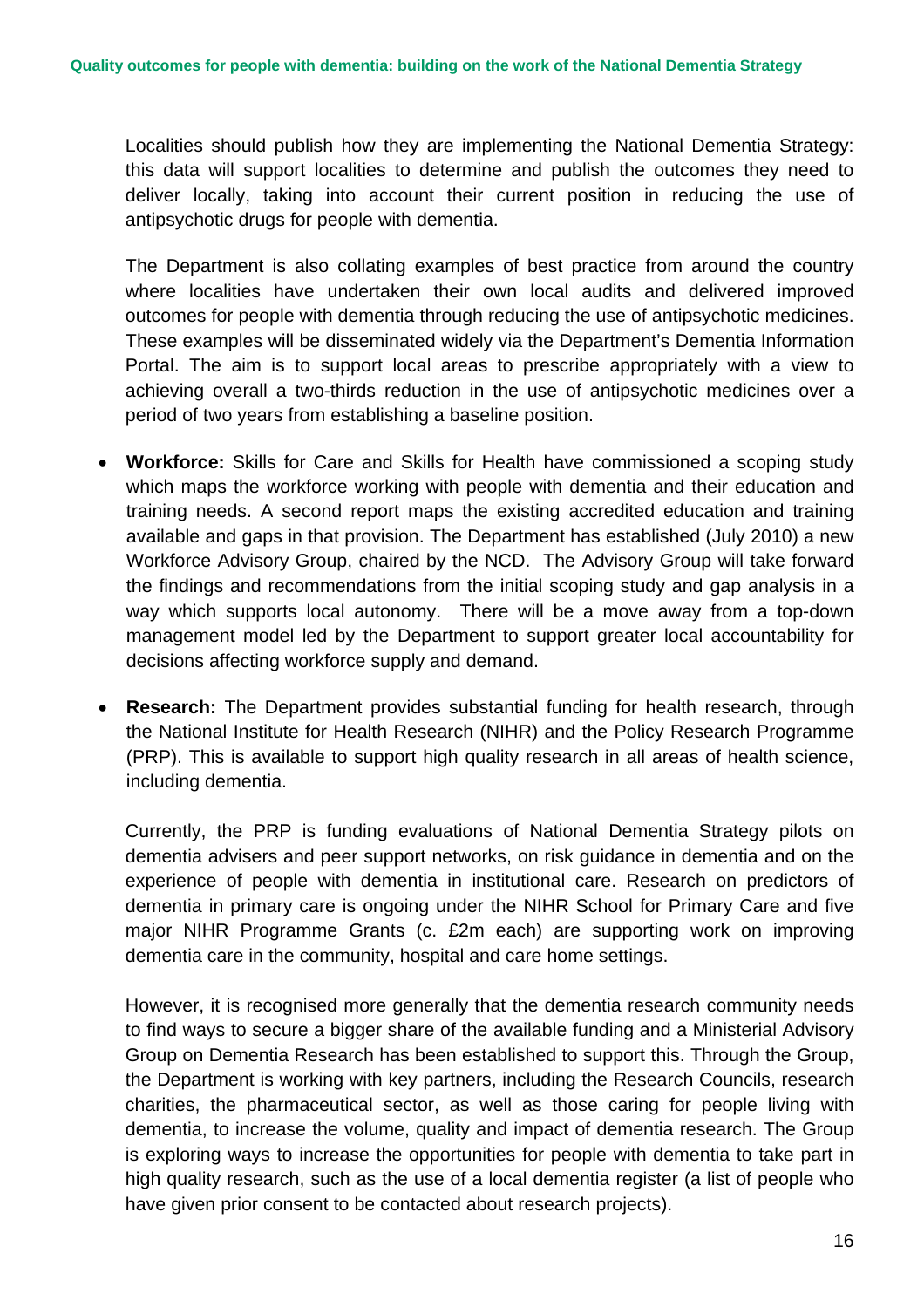- **The Demonstrator Site Programme:** The Department has supported a demonstrator site programme to test models of delivery for the dementia adviser role and peer support networks. The demonstrator sites support Objective 4 (enabling easy access to care, support and advice following diagnosis) and objective 5 (development of structured peer support and learning networks) in the Strategy. Given the importance of the role of carers in supporting people with dementia, there in a close alignment between this work and the National Strategy for Carers *'Carers at the heart of 21St century families and communities'[15.](#page-16-0)* Forty sites were selected overall. A Project Leads Network meets several times a year to share learning. A research consortium led by Northumbria University is undertaking an independent evaluation.
- **Local action plans:** In the first year of the Strategy (by March 2010), the Department's Deputy Regional Directors for Social Care and their regional teams completed a baseline review of every PCT and Council locality in relation to implementation of priority objectives in the Strategy and supported the development of an action plan by each locality. As an example, West Sussex has developed a comprehensive action plan, which is costed with a timetable for progress. It is available on the Department's Dementia Information Portal<sup>16</sup>.

*'Revisions to the NHS Operating Framework 2010-11'* states localities should publish how they are implementing the National Dementia Strategy, to increase local accountability for prioritisation*.*

**National Audit:** During the development of the Strategy, it became apparent that information currently available on dementia services and activity gave an incomplete picture. The data routinely collected by the NHS and Social Care in England predates the Strategy and therefore does not measure its impact fully.

The Department of Health is commissioning the NHS Information Centre to undertake a National Audit of Dementia Services. The audit will collate information, which is already available as well as, subject to Review of Central Returns (ROCR) approval, a limited new data collection. The initial audit findings are expected to be available in autumn 2010.

It is recognised that a National Audit of this kind, which is process based, is unlikely to provide a measure of improved outcomes for people with dementia and their carers.

<span id="page-16-1"></span>DH Dementia Information Portal

<span id="page-16-0"></span> $15$  Carers at the heart of 21<sup>st</sup> century families and communities: a caring system on your side, a life of your own, Department of Health, June 2008

http://www.dementia.dh.gov.uk/userLoginRequired/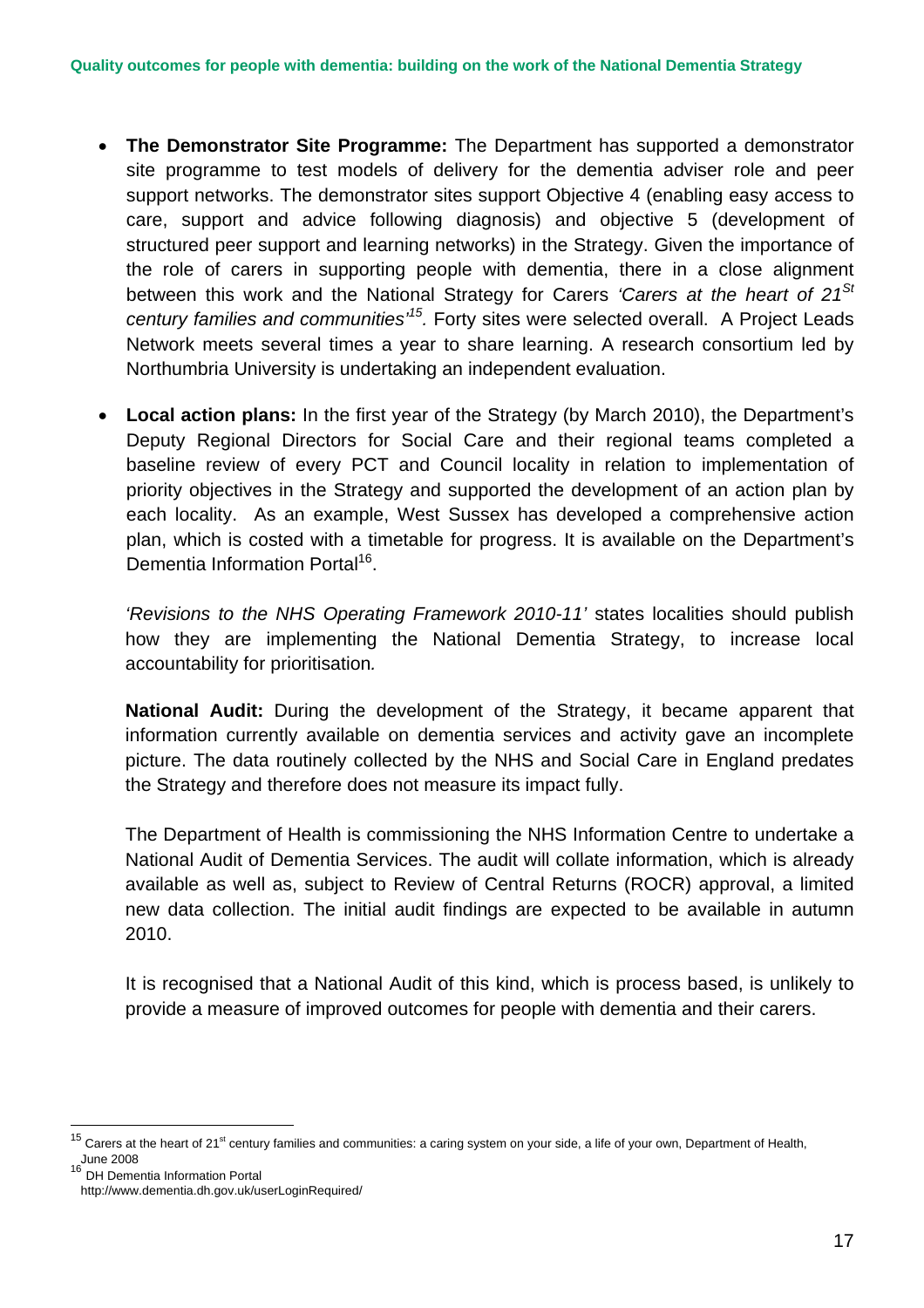It should, however, provide local NHS and social care organisations with a measure of their progress in areas such as the level of diagnosis of dementia, improved care in acute hospitals, expenditure and use of antipsychotic medication.

Localities will be able to use this information to inform the implementation of their local action plans. Over the longer term and as described in section 1 of this implementation plan, localities will be expected to measure and account for their own progress to local people against specific outcomes measures for dementia.

• **Good practice compendium:** The Department is developing a 'Good Practice Compendium', accessible via the Dementia Information Portal, which is aimed at bringing together examples of good practice in improving dementia care from across the regions.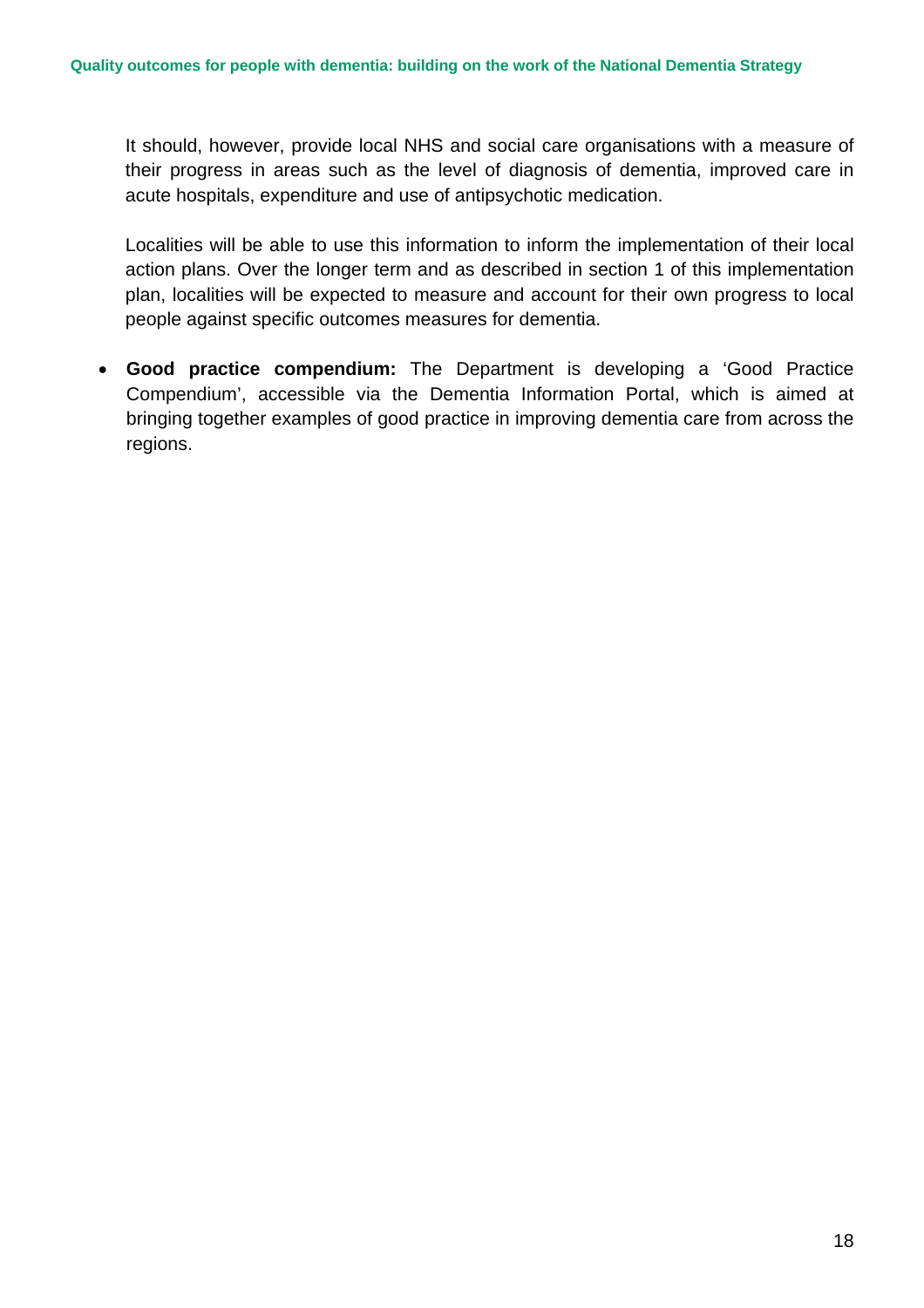# <span id="page-18-0"></span>**Conclusion**

This implementation plan is the Department's plan for 2010/11 to help drive up quality and improve dementia care services. It reflects a shift in emphasis from structures and processes towards priorities centred around improving outcomes for people with dementia and their carers. In the context of 'Liberating the NHS: Transparency in outcomes – a framework for the NHS', health and social care localities and their delivery partners may find the approach signalled in this implementation plan helpful for local planning.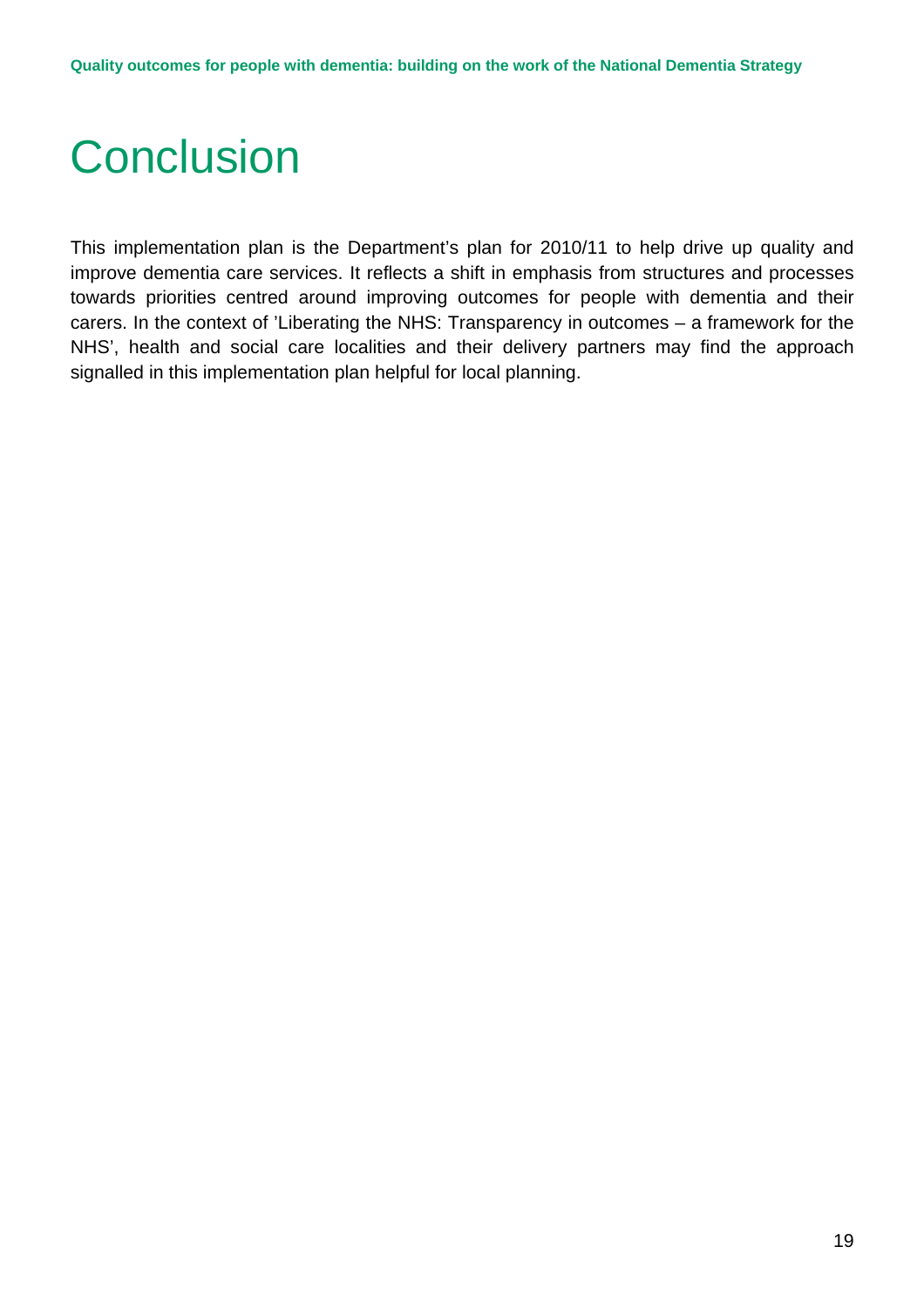### Annex 1: Draft synthesis of outcomes desired by people with dementia and their carers

<span id="page-19-0"></span>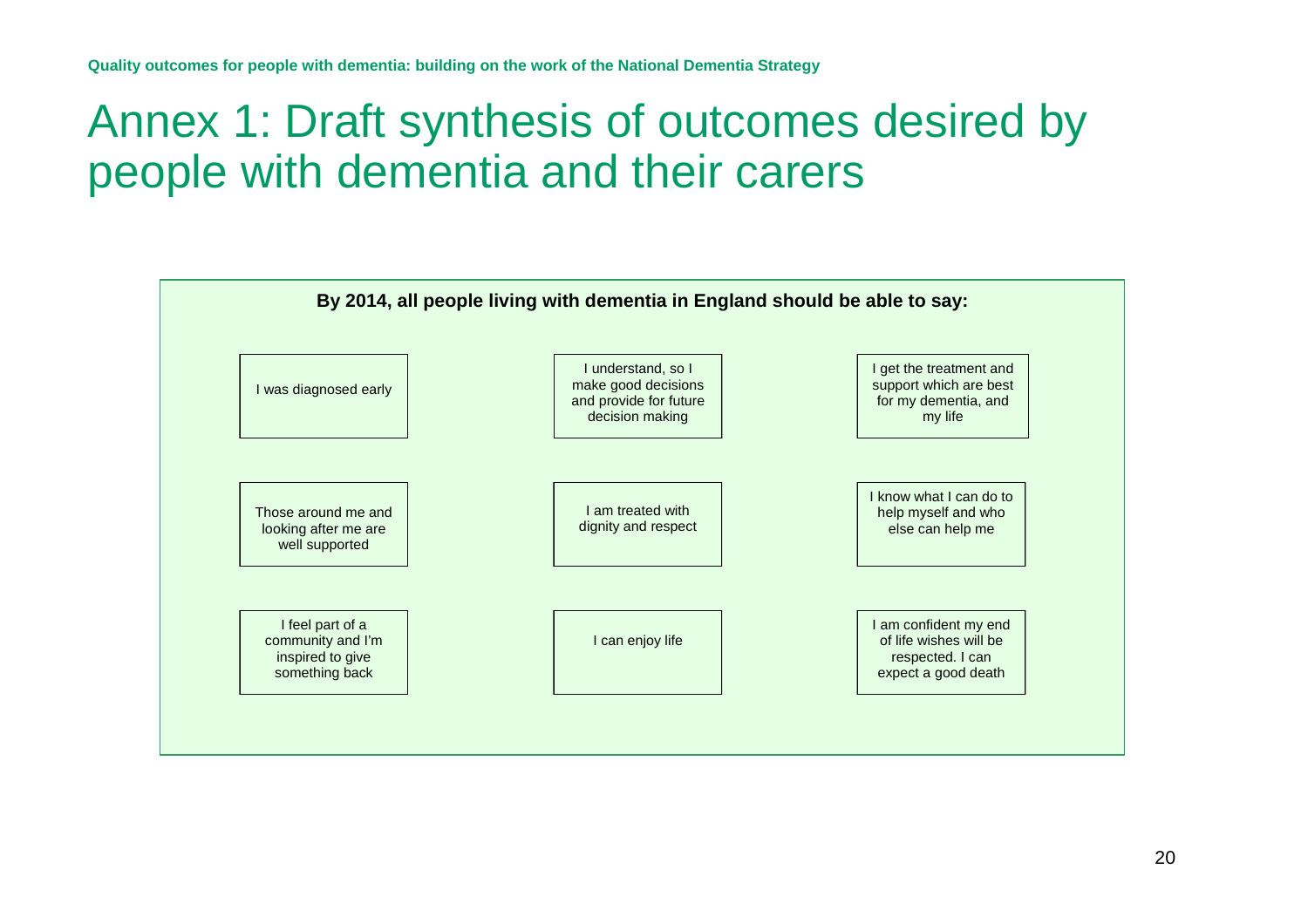| <b>Outcome</b>                                                                            | <b>Descriptor</b>                                                                                                                                                                                                                                                                                                                                                                                                                                                                                                          | <b>NICE QS</b> | <b>NDS Objective</b>       |
|-------------------------------------------------------------------------------------------|----------------------------------------------------------------------------------------------------------------------------------------------------------------------------------------------------------------------------------------------------------------------------------------------------------------------------------------------------------------------------------------------------------------------------------------------------------------------------------------------------------------------------|----------------|----------------------------|
| I was diagnosed<br>early                                                                  | People will have the information they need to understand the signs and symptoms of dementia.<br>Those concerned about dementia will know where to go for help. The time between people<br>presenting symptoms to a doctor and being diagnosed will be as short as possible for everyone.                                                                                                                                                                                                                                   | 2, 3           | 1, 2                       |
| I understand, so I<br>make good<br>decisions and<br>provide for future<br>decision making | Everyone affected by dementia will get information and support in the format and at the time that best<br>suits them. They will be supported to interpret and act on the information so that they understand their<br>illness and how it will impact on their lives, including any other illnesses they may already have. They<br>will know what treatments are best for them and what the implications are and they will be supported<br>to make good decisions.                                                          | 3, 5           | 3, 4, 5                    |
| I get the treatment<br>and support which<br>are best for my<br>dementia, and my<br>life   | Everyone living with dementia will receive the best dementia treatment and support, no matter who<br>they are or where they live. They will feel that their personal needs have been appropriately assessed<br>and that their treatment and potential consequences of treatment have been well planned and<br>delivered in a coordinated way that is appropriate to their individual needs and preferences. They will<br>be able to exercise personal choice in social care and ongoing support will be of a high quality. | 1, 4, 5, 7, 8  | 2, 6, 8, 9, 10, 11, 13, 18 |
| I am treated with<br>dignity and respect                                                  | People living with dementia will report that they are treated with dignity and respect by all those<br>involved throughout their dementia journey. They will also be open about living with dementia without<br>fear of stigma or discrimination. It will be well recognised and understood by the public and<br>professionals that dementia is a condition that increasing numbers of people will live with.                                                                                                              | $\mathbf{1}$   | 1, 13                      |
| I know what I can<br>do to help myself<br>and who else can<br>help me                     | People living with dementia will be supported to self-manage the consequences of dementia and its<br>treatment, to the degree they are able/wish to. They will know where to turn to get the clinical,<br>practical, emotional and financial support they need when and where they need it. They will feel<br>confident that they can practice their faith and spirituality and that others will help them when they<br>need support.                                                                                      | 1, 3, 4, 5     | 3, 4, 5, 6, 13             |